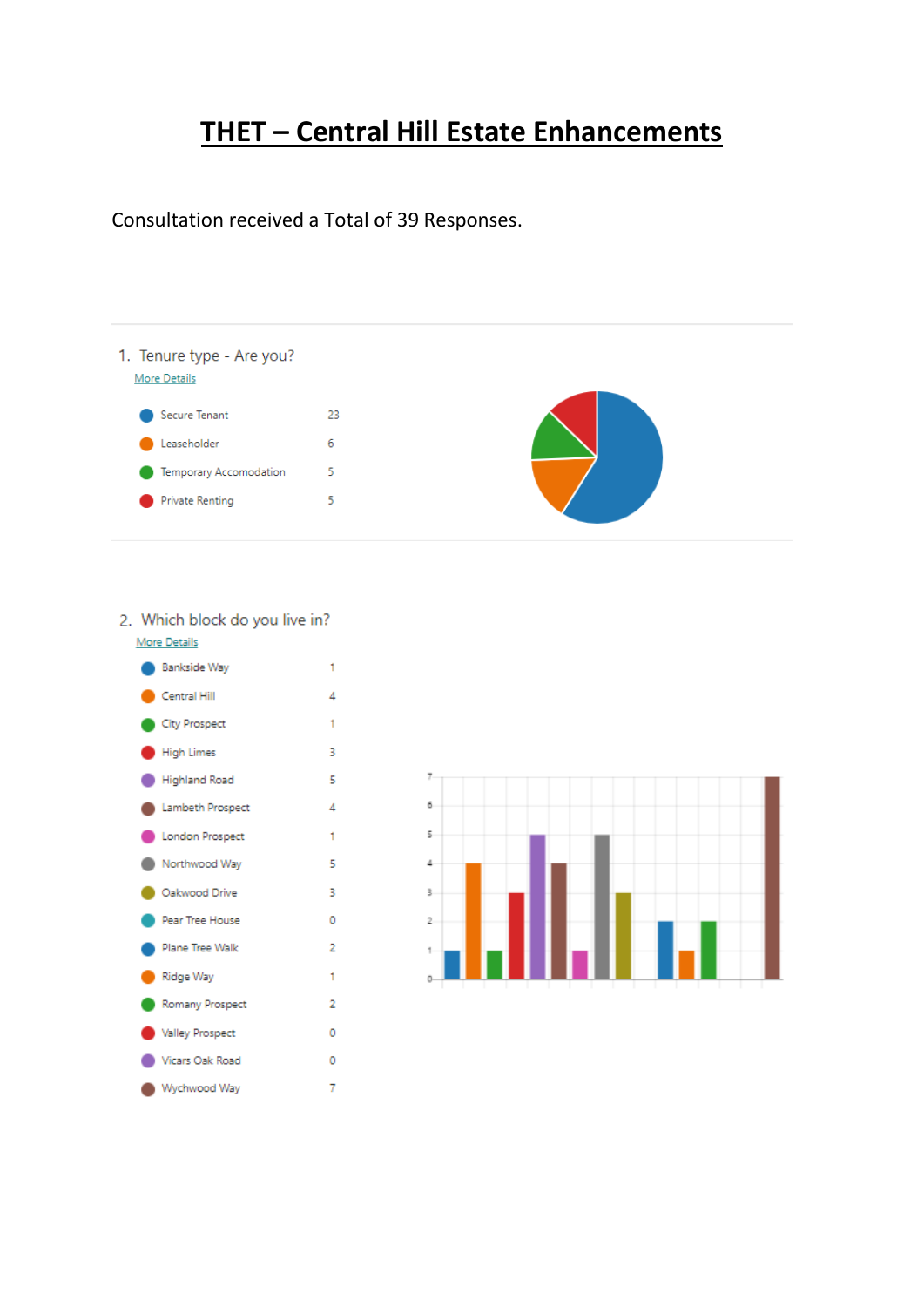

#### Q3 In what areas would you most like to see improvements?

4. Are there other areas you would like to suggest for environmental / security enhancements on Central Hill and why?

There were 21 responses made to this question:

*Please fix the leaking roofs*

*I think spend money on new estate when finished* 

*More enforcement for flytipping. It is a huge problem on the estate. It's such a lovely estate and the cleaners work really hard to keep it looking so nice. It's a shame that flytippers feel they can come here whenever they want.*

*Appropriate care and signals of rubbish and fly tipping so residents cannot dispose them around the community areas in the estate.*

*The filth around the bins is the most important thing for me be got under control. The refuse areas are absolutely disgusting. Cycle storage would be very useful. (I wasn't able to untick the outdoor gym on the list - it would be nice but bins and bikes take priority.)* 

*Please get rid of the rats from the communal gardens around the blocks near Gipsy Hill.*

*The general overall upkeep and landscaping of the estate is dreadful all of the pathways have overgrown grass and weeds are everywhere it would be nice to see the grass cut and the planted areas maintained better*

*Northwood Way around the bin area. I have seen couple of trucks tipping refuse there all the the time and l think they should fix CCTV footage there to capture those people.*

## *Rodent eradication*

*The cleaning on the whole estate, like the rodents, and other pest that we are living in, damp in every room the list is long.*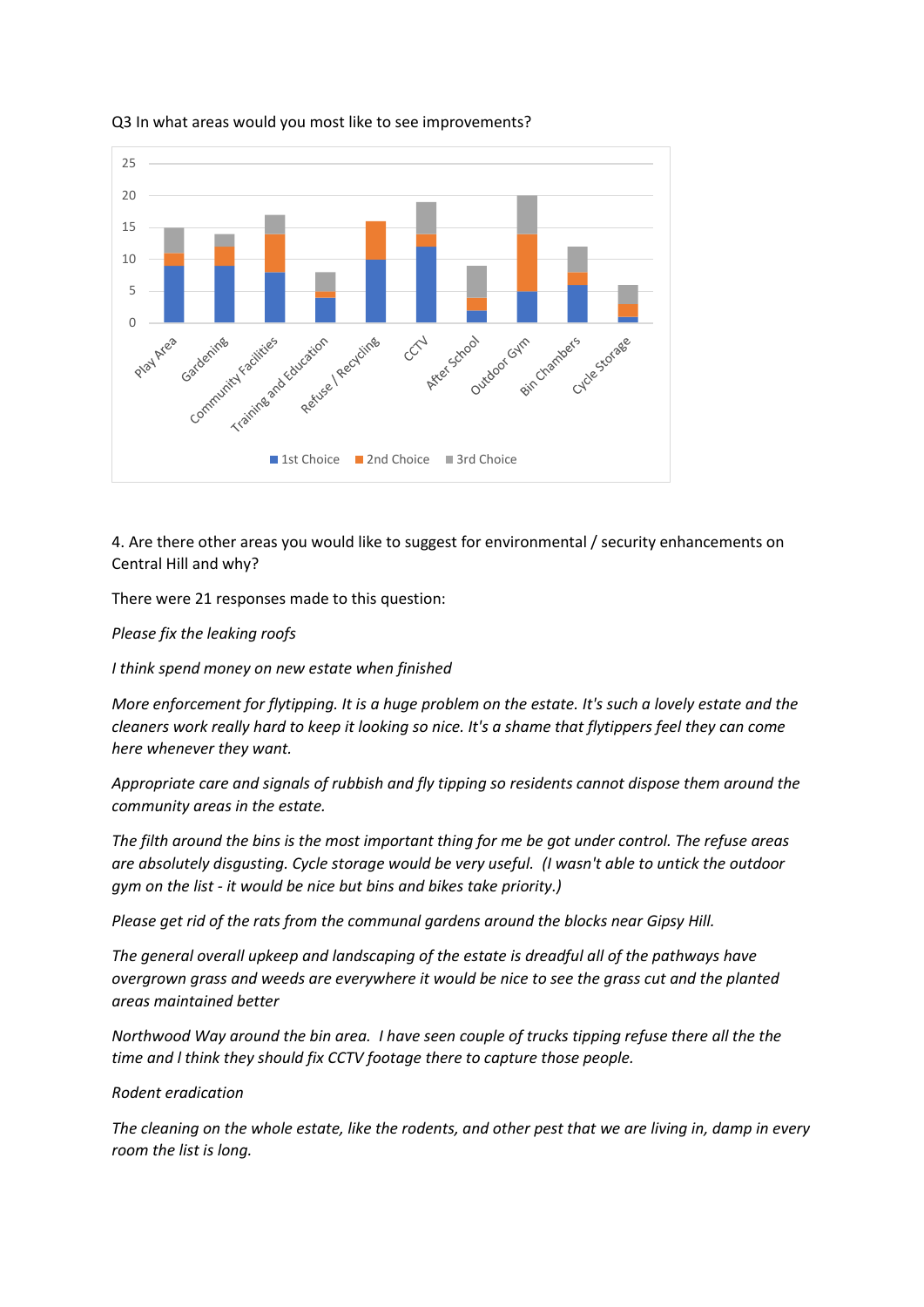*1. Signage for different buildings. High Limes is often difficult for delivery drivers to find because of poor signage. You could even employ residents to paint signs. 2. More public art spaces I.e mosaic, mural etc. Which residents can get involved in. 3. Conservation of local wildlife, I.e Jay Birds. Possibly link with Crystal Palace. 4. Spaces to hang out, benches, table tennis tables. Ideally near community art projects. 5. Communal veggie garden. Access to fresh, home grown fruit and veg enhances nutritional wellbeing for us cash strapped residents. 6. Gardening clubs. 7. Community companions for local elderly. To help prevent feelings of isolation.* 

*Under all flats put barriers up to prevent fly tipping spending money on a gate that isn't used is pointless.*

*Yes, there needs to be a group set up of residents, council and impartial community people to make this decision. This fund is the estate's funds. It is not the council's nor the residents so I resent the council, which has no money, and an interest in short-termism on the estate is taking the lead instead of firstly engaging the community around this fund, before narrowing their choices in this manner. The leaflet has not reached out to the community at large.*

*Maybe a swing gate for cars coming in and out of car parks to stop cars being stolen at night time or day time and it will only allow residents in and out just need a pole to go up and down by a card like are dor entry systems* 

*There should be CCTV cameras around the area , car parking for residents and street lights.*

*No more words. We want to see ACTION. Stop the Fly tipping. Put new security systems so only residents can Access the Estate.* 

*Start Giving back to the residents of the central hill Estate. We want better homes, better living conditions. Better Quality of life.*

*A clamp down on anti social behaviour ( biggest problem) and cctv and security , money spent on repairs and up keep of the estate instead of demolition/ money spent on street lights on the estate on highland road ( currently not working ) more cctv to stop the progressing anti social behaviour* 

*Flood lights* 

*Better lighting across the entire estate* 

*Improve the lighting on the basketball court*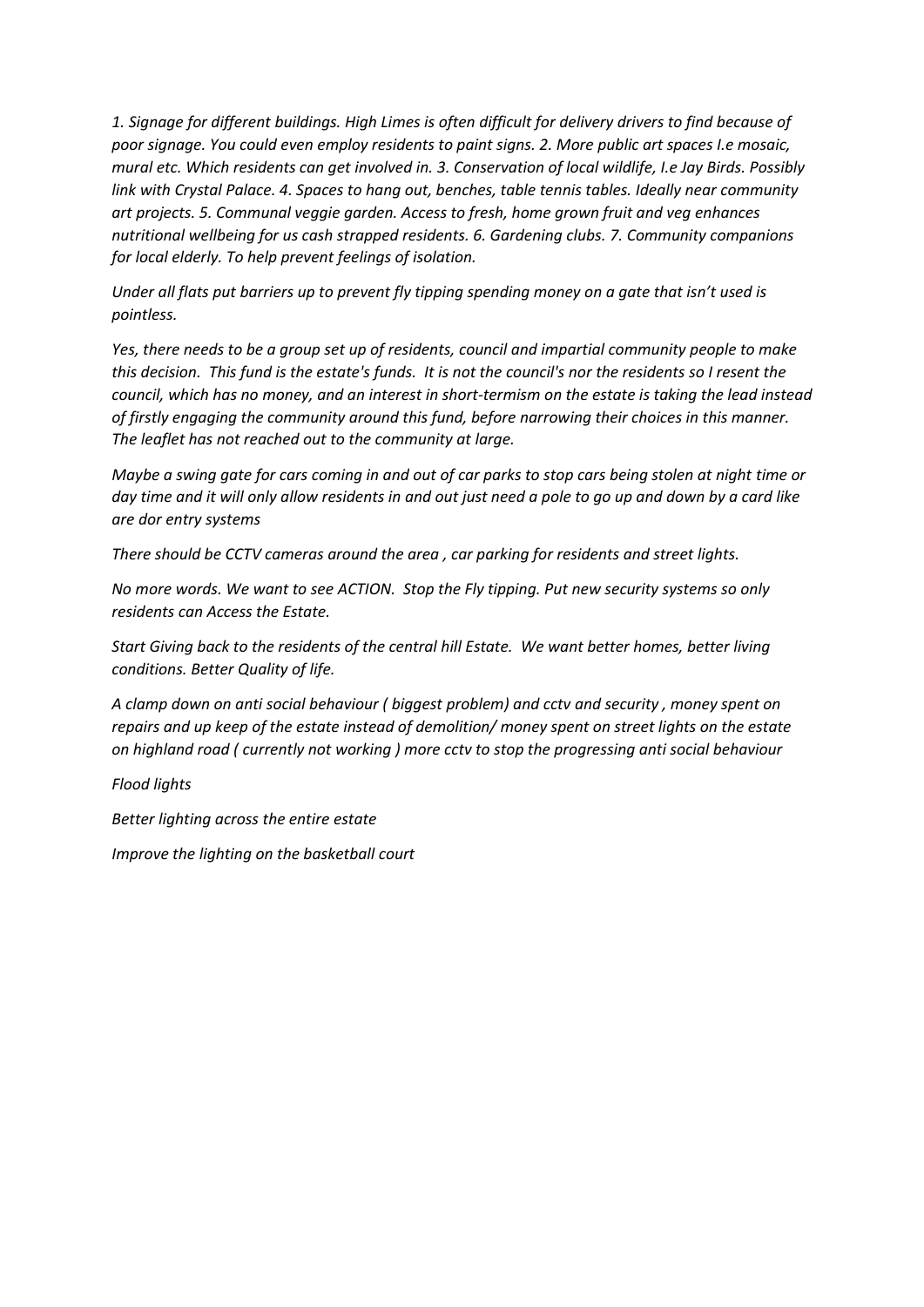5. Which age group applies to you?



- 6. What is your sex or gender identity? More Details
	- $\bullet$  Female 25  $\bullet$  Male 10 Prefer not to say  $\sim$  3  $\bullet$  Other  $\mathsf{O}\xspace$